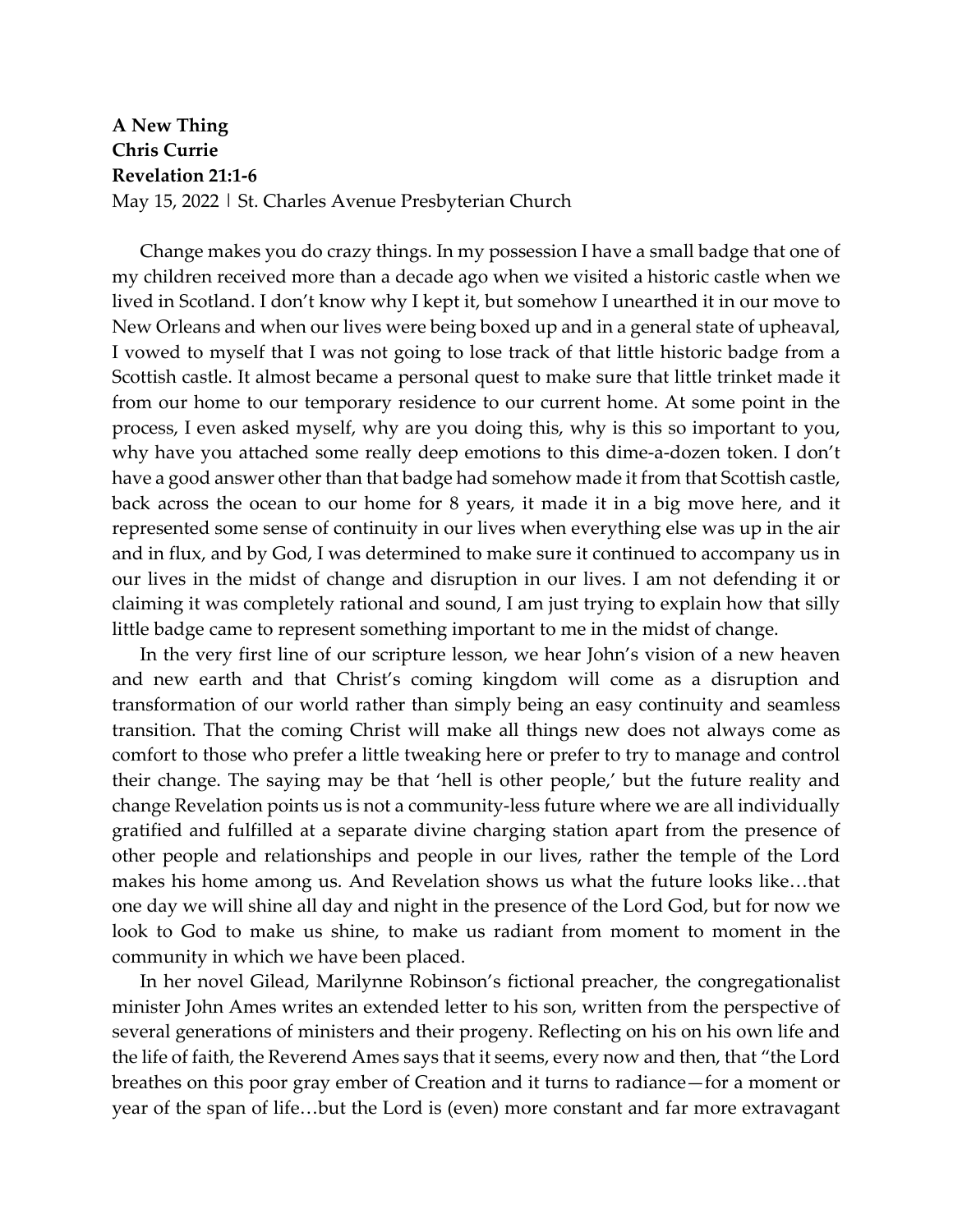than (even that) seems to imply."[1](#page-1-0) That is what Revelation tells us God is in the process of doing…enabling the gray embers of our lives to turn to radiance and shine more vibrantly and beautifully than we could ever envision for ourselves, until Christ's kingdom comes. Sometimes our radiance can still shine long after we ourselves are gone. I know many of our youth are in the midst of confirmation class right now and later this year will present their own statements of faith to our church session. Several years ago, a session member shared with me a letter that was written to him at his confirmation by his elder sponsor. The letter were words of encouragement and support at a time in his own life of faith when he was a confirmand trying to stand on his own two feet and make sense of the life of faith. He kept the letter but the elder who wrote it to him left this earth long ago, yet weirdly and miraculously lives as these words still shine with the radiance of Christ…here is what he wrote to a young person just beginning in their life of faith: "…don't speed…thirty-six in a 25 mph zone will earn you a \$90 fine but I really mean you ought to savor the moments. Appreciate where you are, who you're with. Plans are good but enjoy the trip. Pray. Read your Bible. Stick with it. Some days it may be more motion than emotion, but stick with it. Relish God's handiwork. Be humbled by your smallness. God is constant. Life isn't." We may be small gray embers of God's creation, but God seeks to make us shine with the radiance of Christ, far more deeply and brightly and lengthily than we could ever ask or imagine or conceive.

Our passage also reminds us that God so loves *this* world, not some other world, and that the holy city, the new heaven and new earth comes down here and dwells among us. In my office hangs a quote from Dietrich Bonhoeffer that says "God turns toward the very places that humans tend to turn away." But our passage from Revelation says even more and goes one step further…not only does God turn toward the very places we try to escape, but that God enters into the very places we tend to turn away from, and that the home of God is not some perfect realm far away, but the "home of God is among mortals.' 'He will dwell with them,' Revelation promises us, 'and they will be his peoples and God himself will be with them.' (Revelation 21:2-3). The biblical heaven, Eugene Peterson reminds us, 'is not a nice environment far removed from the stress' of this world, it is not a 'long eternal weekend away from the responsibilities' of this world, it is the *invasion* of our world by the presence of God, it is the intensification and healing and transformation of *this* world…where miraculously God comes into our world and forms heaven out of the 'dirty streets and murderous alleys, the hypocritical synagogues and the commercialized churches' made up of all kinds of broken people and hypocrites 'taxcollectors and traitorous disciples,' people who cannot completely escape their past but

<span id="page-1-0"></span><sup>1</sup> Marilynne Robinson, *Gilead*, 245.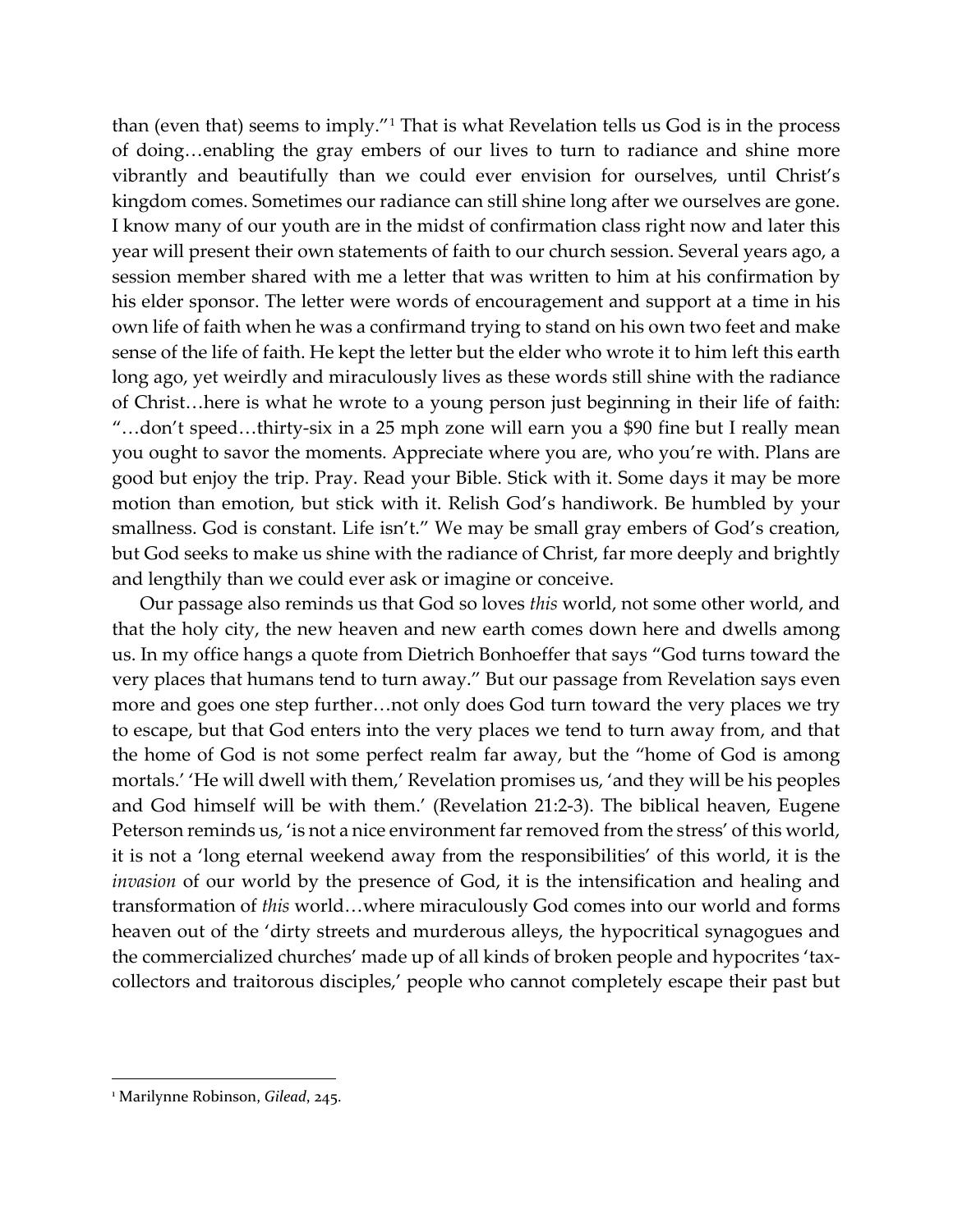who are nevertheless the very people God chooses to dwell with, the very people God chooses to use, and the very people God will transform.[2](#page-2-0)

The new heaven and new earth is not a human achievement or level of spirituality we are supposed to ascend to and reach, but "an invasion of God's rule and presence downwards."[3](#page-2-1) The message of Revelation is the message of Christmas and the message of Genesis and the message of God's life with Israel: that the home of God is among mortals and God will dwell with us, find a way to us, make us his people by transforming this world, this place, this material existence. Will Willimon cautions us that we are not naturally inclined to like the way God chooses to bring about a new heaven and a new earth. "Tell me I have some charismatic flair for leadership. [Let me] become a spiritual virtuoso, but please do not force me to find what I do and therefore who I am among those who gather at my so very mundane congregation. Allow me to have some exotic spiritual experience that makes my holy, give me a degree and tell me I am special,' but do not do a new thing with me through the ordinary life of the people who sit next to me in the pews.[4](#page-2-2) I want to transcend to a special spiritual place with God but all God seems to want to do is to make a home in this world, to sanctify and shape us and enable each one of us to flourish in the place God has placed us. Isn't it interesting that throughout scripture and dare I say our own lives, humanity, us, you, me, we, long for a better world, a different world, a more divine and spiritual world, we long for our own deification, we long to commune with the divine, to transcend our ordinary lives and our uninteresting world, and yet whenever we open scripture and really pay attention to it, account after account depict for us a who God longs for and enters this world, these lives, a God becomes truly human, not so that we can escape and reach a level of spiritual deification, but so that we can become truly human and flourish in this world, catching glimpses of the new heaven and new earth that will one day complete us. While we are dreaming about our self-deification, while we are longing to be like God, God chooses to become one of us, to make his home with us. We long for God up there, out there, way over there, but God comes too close for comfort and freely approaches us in the face of our neighbor and stranger and even our enemies.

Again in her novel Gilead, Marilynne Robinson's fictional preacher and congregationalist minister John Ames writes to his son and says that we can't spend our lives wasting time and searching for proof of God's existence…as if that is the quest of faith…"my advice," Reverend Ames tells us, "is this---don't look for proofs. Don't bother with them at all. They are never sufficient to (fully answer) the question, and they're

<span id="page-2-0"></span><sup>2</sup> Eugene Peterson, *Reversed Thunder: The Revelation of John & the Praying Imagination*, 174.

<span id="page-2-1"></span><sup>3</sup> Eugene Peterson, *Reversed Thunder: The Revelation of John & the Praying Imagination*, 185.

<span id="page-2-2"></span><sup>4</sup> William H. Willimon, "The Spiritual Formation of the Pastor," from *The Pastor's Guide to Personal Spiritual Formation*, 25.